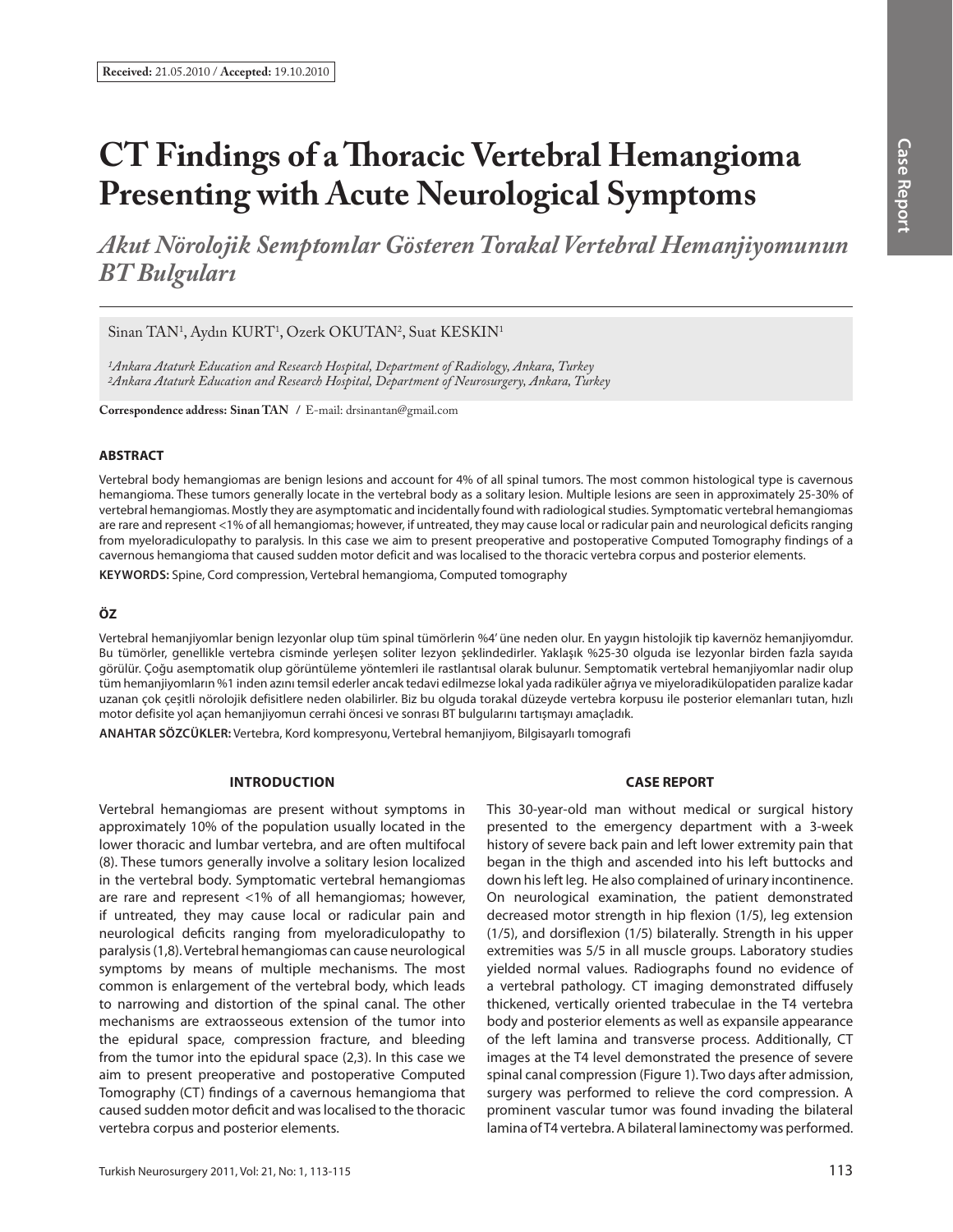

**Figure 1:** Axial CT scan in bone window settings shows the characteristic 'polka dot' appearance (trabecular thickening involving most of the vertebral body) (white arrow). The hemangioma seems to extend into bilateral lamina (black arrowhead) and transverse process (black arrow) of the vertebra. The lesion is also compressing the spinal canal (prominent on the left) (white arrowheads).

Pathology examination of the surgical material confirmed the diagnosis of cavernous hemangioma. Two days after the operation, this patient's clinical symptoms improved significantly. The postoperative CT showed complete decompression of the spinal canal (Figure 2A, B). Two weeks later, the muscle strength was 4/5 in all extremities.

#### **DISCUSSION**

Vertebral body hemangiomas are benign lesions and account for 4% of all spinal tumors. Hemangiomas are frequently asymptomatic and are discovered incidentally on imaging studies. An active lesion with spinal cord compression or nerve root compression is seen rarely (1). The clinical onset of spinal cord compression is usually progressive over many months but may be acute.

Hemangiomas are benign neoplasms of cavernous, capillary, or venous origin. The most common histological type is cavernous hemangioma (5). Hemangiomas are often found in the lower thoracic or supper lumbar spine, usually involving only a single vertebra. Multiple lesions are seen in approximately 25-30% of vertebral hemangiomas. Characteristics seen more often in symptomatic lesions include location between the T3 and T9 vertebral bodies, involvement of the entire vertebral body, involvement of the posterior elements, irregular trabeculation, expanded and indistinct cortex, and presence of a soft-tissue mass (5,6). There may also be varying degrees of collapse and loss of



**Figure 2:** A postoperative axial CT image in soft-tissue window settings **A)** and axial SSD (surface shaded display) 3D image **B)** shows the adequately widened and decompressed spinal canal (arrows).

vertebral height with extensive involvement. This may result in paraplegia (compression of the spinal cord), radiculopathy (nerve-root impingement), or loss of function in the bladder or bowel.

On plain films, the thickened vertical trabeculae of hemangiomas cause parallel linear densities described as having ''corduroy cloth'' appearance or may show lytic foci with ''honeycomb'' trabeculations (7). A CT scan is the diagnostic procedure of choice. It shows a lucent lesion with the characteristic "polka dot" appearance, which represents the transverse cuts through the thickened vertical trabeculae. CT can be utilized to determine the extent of vertebral involvement and any site of spinal cord compression (5,4). Magnetic resonance imaging plays the significant role in the diagnosis of the vertebral hemangiomas. T1-weighted and